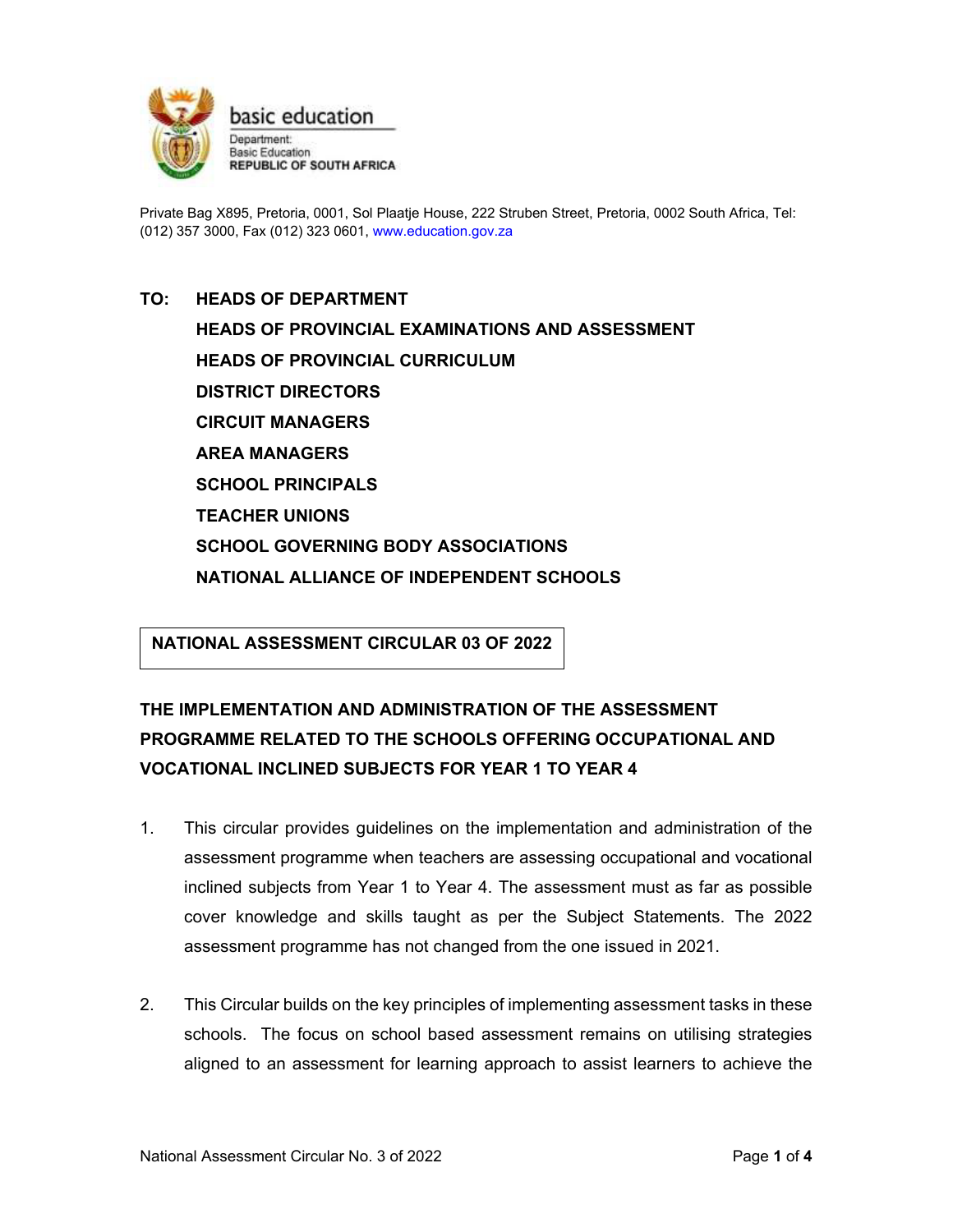learning outcomes in each of the Year 1 to Year 4s subjects. Its purpose is to direct and not over prescribe teacher activities when assessing.

3. The 2022 mid-year and end-of-year examinations are to be replaced by controlled tests. The tests must be administered under formal controlled settings. The tests could be set by a team of different teachers of the same subject within the same school or teachers of the same year level and subject. The content of the controlled tests must be based on work covered in the Subject Statements. In principle, the mid-year controlled test should cover work taught from Term 1 and Term 2 and the end of year controlled test should cover work taught from Term 3 and Term 4.

## 4. **SBA and task weighting**

- 4.1 The end-of-year controlled tests and/formal assessment in Term 4 will carry a weighting of 20% and the SBA (Term 1-3) will count 80% of the final progression mark in 2022. This means that the end of the year report card is calculated by adding SBA (Term 1-3) at 80% and 20% (Term 4).
- 4.2 The types and number of tasks including the weightings per subject are summarised in the attached **Annexures A** of this circular.
- 4.3 If curriculum coverage is compromised due to a loss of teaching time due to COVID-19 or other disruptions, mark allocations may be reduced to match the content covered but *the weighting of the task remains unchanged.*
- 4.4 Where weightings are not indicated for a subject, the weightings are distributed evenly among the tasks for the term.

#### 5. **Moderation of summative tasks**

- 5.1 All summative tasks including controlled tests per subject must be moderated at school level by the School Management Team member responsible for that subject or subject component. The moderator must also ensure that the test is accompanied by a detailed marking guideline and or rubric, which are accurately formulated. All moderation findings must be reported to the relevant teacher(s) of that subject.
- 5.2 Teachers of the same year level and subject should sample a few scripts and discuss the marking guidelines/rubric as a team to ensure that the marking is standardised. All scripts that have been marked by the teacher must be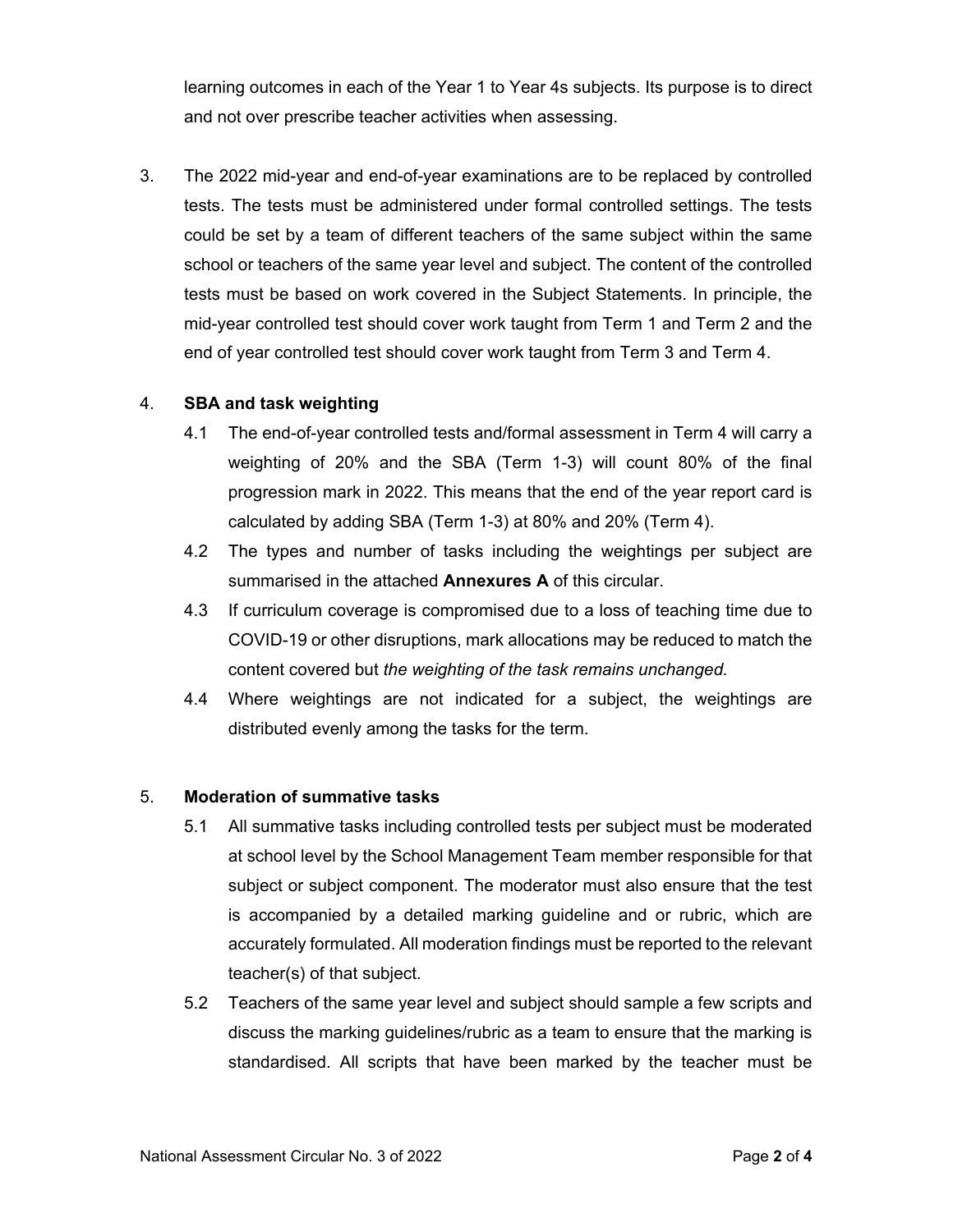submitted to the moderator who should sample a reasonable number for moderation.

5.3 The setting of high quality tasks for school based assessment is important and schools should keep proper records on the setting and moderation processes followed and this may be subject to moderation through district and provincial procedures.

#### 6. **Formative assessment**

- 6.1 The assessment for learning approach including formative assessments should be used by teachers during teaching and learning to support and prepare learners for summative assessments. This in turn will assist teachers to obtain evidence for use in supporting learners to improve their knowledge, understanding and skills.
- 6.2 The primary purpose of formative assessment is to improve learning.

#### 7. **Recording of learner performance**

- 7.1 The moderator must further approve and sign off the mark sheets prior to recording on SA-SAMS by trained Administrative staff who are familiar with the system. All data captured must be verified.
- 7.2 The weightings of a task will be calculated automatically on SA–SAMS and schools are not expected to make changes to the individual task weightings.
- 7.3 SA–SAMS contains a built-in functionality to address cases where an assessment is not administered e.g. absenteeism with a valid reason or in the case of an unforeseen event. By capturing "-1" as a code it removes the task from the learner's SBA and promotion mark and automatically redistributes the weight proportionally to the other assessment tasks.

#### 8. **Schedules and reports**

- 8.1 Final promotion schedules for Year 1 to Year 4 must be approved and signed off using the prescribed protocols of the provincial education department.
- 8.2 Year 1 to Year 3 learner reports must be generated based on the signed off promotion schedules' marks using SA-SAMS' templates.
- 8.3 In addition, the reporting to parents should be a holistic reflection of learner's capabilities and not just a summary of summative scores. It should also reflect evidence of learners' capabilities that were generated and observed through